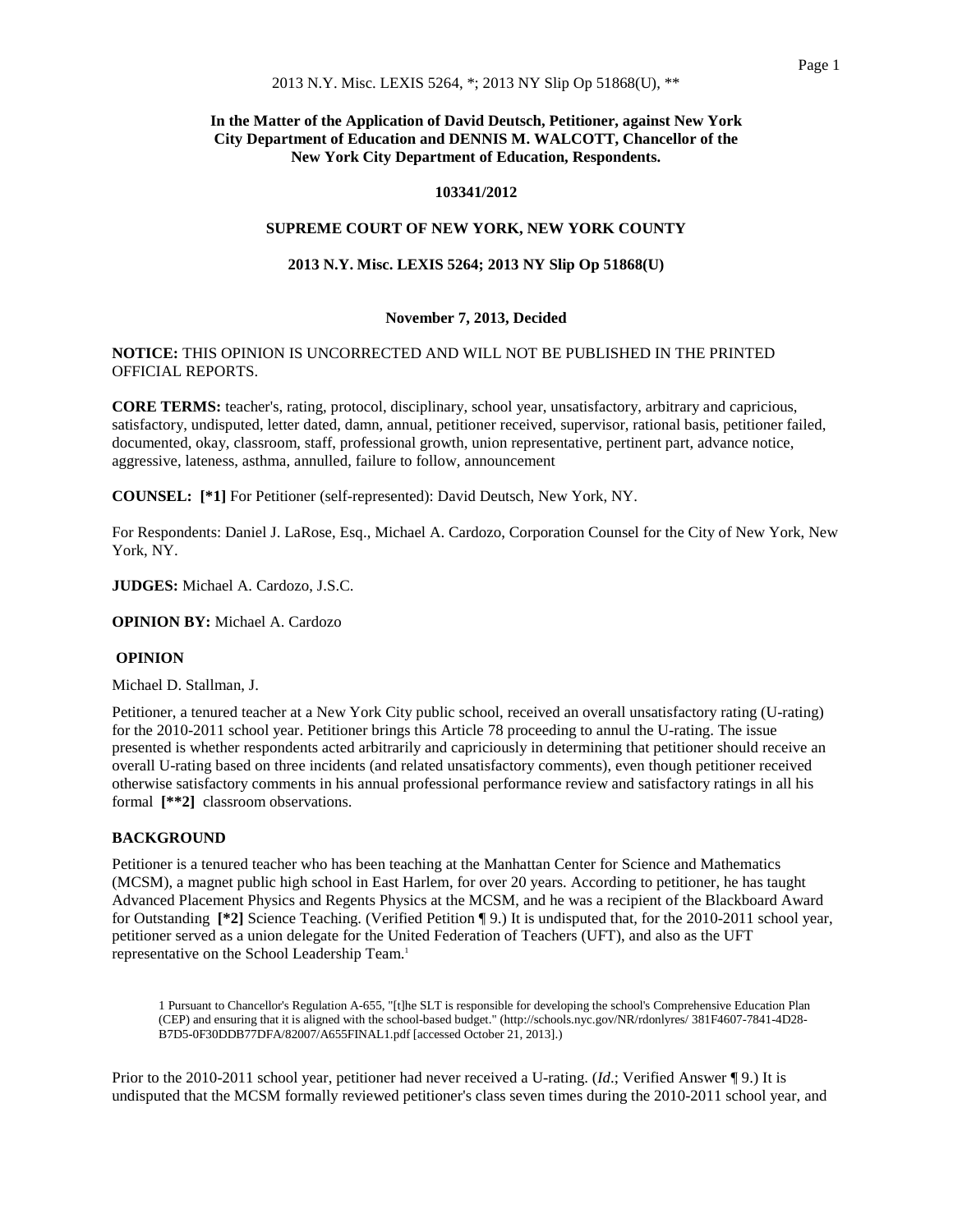each of these formal observations resulted in satisfactory ratings. (*See* Verified Petition, Ex C; Verified Answer ¶ 16.)

In Section 1 of his annual professional performance review for the 2010-2011 school year, petitioner received satisfactory comments in 19 out of 23 areas (Verified Petition, Ex E.) The four areas where petitioner received unsatisfactory comments were: (1) Voice, speech, and use of English; **[\*3]** (2) Professional attitude and professional growth; (3) Maintenance of good relations with other teachers and with supervisors; (4) Effort to establish and maintain good relationships with parents. (*Id*.) In Section 2 of the annual professional performance review, petitioner received an overall evaluation of unsatisfactory, i.e., a U-rating.2 **[\*\*3]**

2 Petitioner submits a copy of a Human Resources Handbook of the Board of Education of the City of New York, entitled "Rating Pedagogical Staff Members." It states, in relevant part:

"Receipt of an Unsatisfactory rating has serious implications. Unsatisfactory performance is a compelling reason for recommending the Discontinuance of Probationary Service or the Denial of Certification of Completion of Probation and for filing charges against tenured employees. It may also impact on an employee's ability to obtain additional licenses."

(Verified Petition, Ex L, at 13.)

Petitioner's overall U-rating was based on three incidents that occurred during the 2010-2011 year. (Verified Petition ¶ 19; Verified Answer ¶ 19.) Section 4 of the annual professional performance review sets forth three documents to substantiate the U-rating, with a brief description of **[\*4]** each document: (1) a disciplinary letter dated January 3, 2011 for "Cursing and aggressive behavior toward supervisor in front of staff and parents"; (2) a disciplinary letter dated February 16, 2011, for "Willful failure to follow school rule. Attempt to misrecord attendance record"; and (3) a disciplinary letter dated June 14, 2011 for "Failure to follow directive when asked to dept. meeting." (*Id*.)

#### *The First Incident: "Cursing and aggressive behavior***"**

It is undisputed that, on December 21, 2010, petitioner said "Damn you" to the MCSM's principal, J. David Jimenez, after an ad hoc committee meeting of the School Leadership Team. According to petitioner, "Damn you" was uttered in a private conversation, out of frustration.

The disciplinary letter dated January 3, 2011 by Principal Jimenez states, in pertinent part:

"On December 23, 2010, I met with you and your union representative, Eric Cohen, to discuss an allegation against you of misconduct. . . .

I began the meeting by asking you to explain why you said, damn you' to me on December 21, 2010 after we had just finished an ad hoc committee meeting of our SLT. Before you could reply Mr. Cohen said that he did not believe that damn you' **[\*5]** was necessarily a curse. When I asked you if you agreed, you replied, If you were offended by my statement then I apologize.' Although I thank you for your apology, I regret that you failed to provide me with an explanation as to why you said damn you' to me.'"

(Verified Petition, Ex F.)

### *The Second Incident: "Willful failure to follow school rule***."**

It is undisputed that petitioner was not present at work on February 3, 2011. The disciplinary letter dated February 16, 2011 by Denise Winchester, Assistant Principal of Organization, states, in pertinent part:

"On February 7, 2011, we met with your union representative, Mr. Eric Cohen, in my office. The purpose of the meeting was for you to respond to the following: **[\*\*4]**

Your failure to follow school protocol on February 3, 2011 when taking a Personal Business Day. . . .

I asked you why you failed to request a Personal Day in advance despite being aware of the protocol. . . .You responded that on February 2nd, you informed your subject AP that you might need a Personal Day on February 3rd. However, you neglected to follow the established procedure by not filling out a Personal Business Day Request Form and submitting it to me for approval.

I conclude **[\*6]** that you failed to follow proper protocol regarding Personal Business Days despite having been aware of the possibility of having to take one at least a day in advance."

(Verified Petition, Ex G.)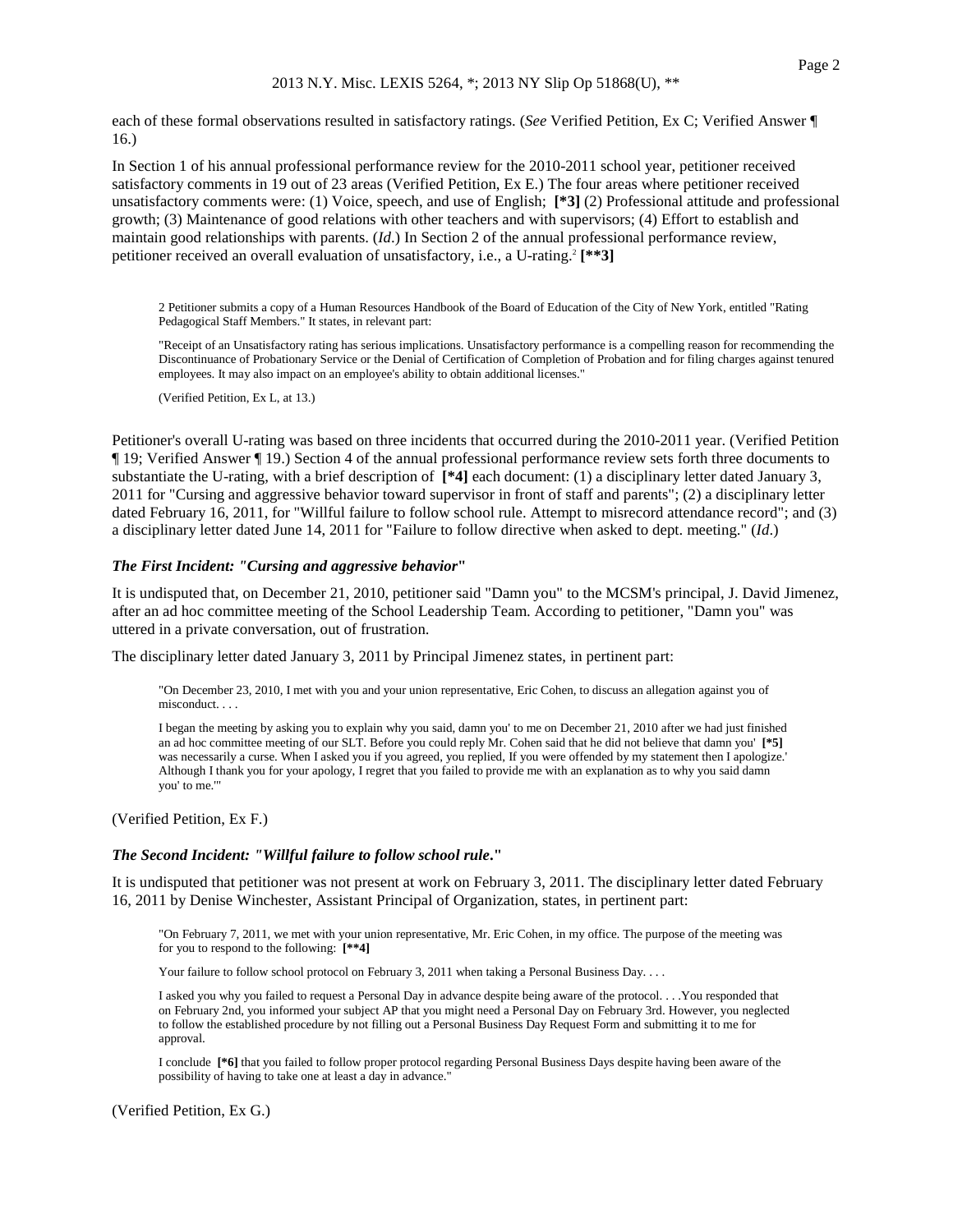#### *The Third Incident: "Failure to follow directive when asked to dept. meeting***"**

It is undisputed that, on June 9, 2011, petitioner was late to a department meeting. According to petitioner, he was late because a union meeting that took place before the department meeting did not end on time. According to petitioner, this was the first and only time he was ever late to a meeting. (Verified Petition ¶ 23.)

The disciplinary letter dated June 14, 2011 by Principal Jimenez states, in pertinent part:

"On June 13, 2011, I met with you and Eric Cohen, your union representative, to discuss your lateness to our last department meeting on June 9, 2011.

At the meeting I told you how I saw you leisurely talking with two of your colleagues outside of the school library. I explained how one of the assistant principals told me that there were still teachers in the library who had not gone to their department meetings. I immediately made a loud speaker announcement, at 1:30 P.M., reminding teachers that their attendance **[\*7]** was required at department meetings. Department meetings had started at 1 P.M., and you were late. . . You, with two other colleagues, remained speaking until I arrived at 1:35 P.M.

When I asked you to explain your lateness, you acknowledged hearing the announcement and knowing that the meetings started at 1 P.M. . . Your union representative argued that it was his fault because he had **[\*\*5]** held you extra time for a union meeting. I explained that I excused all teachers who were late because of the union meeting, but I took issue with those who lingered after my loud speaker announcement at 1:30 P.M. because they did not respond accordingly and became even excessively late."

#### (Verified Petition, Ex J.)

Petitioner appealed his U-rating to the Chancellor's Committee, and hearings were held on January 13, 2012. (Verified Petition ¶ 88; Verified Answer ¶ 108.) The Chancellor's Committee recommended that petitioner's Urating be sustained. The Committee stated,

"It is unfortunate that this Appellant should receive a rating of U' for not complying with established procedures and Protocol. He disrespected the Principal by his use of unbecoming language. The Appellant is a superior teacher with evidence **[\*8]** of students' successes and achievements. However, the Principal has established his school with written procedures for teachers to follow. The Appellant failed to comply.

It is, therefore, recommended that the Rating of Unsatisfactory' be sustained."

#### (Verified Answer, Ex 8.)

By a letter dated March 28, 2012 from Shael Polakow-Suransky, Chief Academic Officer, Senior Deputy Chancellor (Designee for Dennis M. Walcott, Chancellor), the Chancellor denied petitioner's appeal. The letter states, "Please be advised that the appeal of Mr. David Deutsch's rating of Unsatisfactory' for the period ending June 2011 has been denied and the said rating is sustained as a consequence of failure to demonstrate professional growth." (Verified Petition, Ex A; Verified Answer, Ex 9.)

This Article 78 proceeding followed.

#### **DISCUSSION**

"In reviewing an administrative agency determination, courts must ascertain whether there is a rational basis for the action in question or whether it is arbitrary and capricious. An action is arbitrary and capricious when it is taken without sound basis in reason or regard to the facts. If the court finds that the determination is supported by a rational **[\*\*6]** basis, it must sustain the **[\*9]** determination even if the court concludes that it would have reached a different result than the one reached by the agency. Further, courts must defer to an administrative agency's rational interpretation of its own regulations in its area of expertise."

## (*Matter of Peckham v Calogero*, 12 NY3d 424, 431, 911 N.E.2d 813, 883 N.Y.S.2d 751 [2009] [internal citations, quotation marks, and emendation omitted].)

Petitioner does not dispute that he said "Damn You" to Principal Jimenez on December 21, 2010. Neither does he dispute that he was late to a department meeting. Thus, there is a basis in fact to support the unsatisfactory comments that petitioner received on his annual professional performance review in the areas of "Professional attitude and professional growth" and "Maintenance of good relationships with other teachers and with supervisors."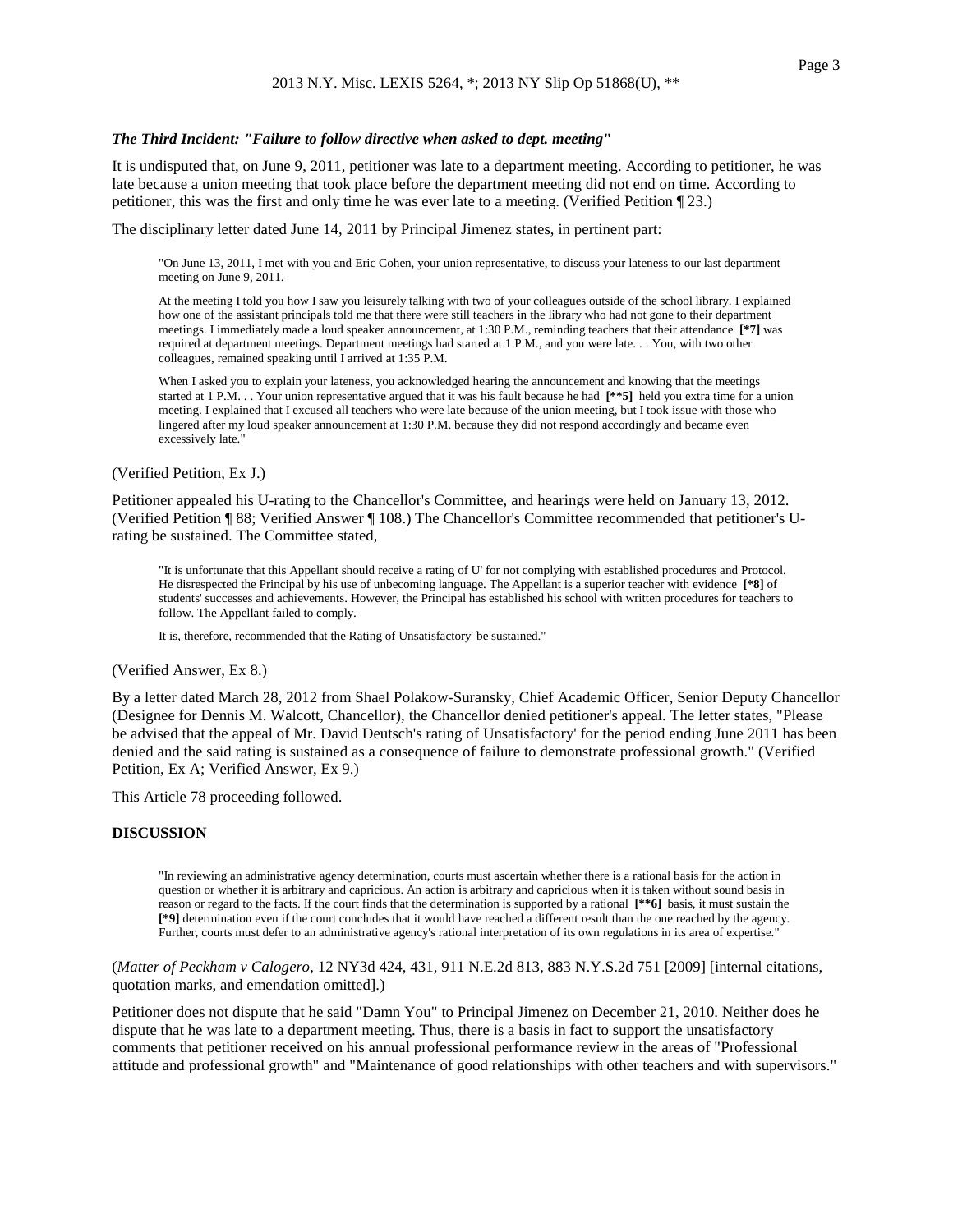It is undisputed that petitioner was not present at work on February 3, 2011. However, the determination that petitioner failed to follow school protocol when taking a Personal Business Day was arbitrary and capricious, because it was taken without regard to the facts.

The disciplinary letter dated February 16, 2011 faults petitioner for not having requested and received permission **[\*10]** in advance. The letter states, in pertinent part:

"[H]ad you chosen to follow the rules, you could have chosen to request and receive permission in advance. You responded that on February 2nd, you informed your subject AP [Assistant Principal] that you might need a Personal Day on February 3rd. However, you neglected to follow the established procedure by not filling out a Personal Business Day Request Form and submitting it to me for approval."

(Verified Petition, Ex G.) To the extent that school protocol required petitioner to request a Personal Business Day in advance,<sup>3</sup> petitioner points out that the "Personal Business Day(s) Request Form" for the MCSM states that "This form must be submitted at least two days prior to the requested absence" (Verified Petition, Ex O),<sup>4</sup> which would not have been possible given the circumstances of petitioner's absence.Petitioner's wife testified at the hearing as follows: **[\*\*7]**

"Samantha Deutsch (Witness): Okay. Well, our daughter has asthma and so I took her to see the pediatrician on that evening [February 1, 2011] and she also had fevers and a cough and so the doctor prescribed her medication and she had a fever that day. She definitely could not go to **[\*11]** school the next day, but were [*sic*] to monitor her condition and decide if she was able to go to school the following day.

Winston Silvera (UFT Advisor): This is February 3rd.

Samantha Deutsch (Witness): Yes.

Winston Silvera (UFT Advisor): Okay. Got it.

Samantha Deutsch (Witness): And the doctor gave us a note to provide to her school which would excuse her absence for the next few days in case she had to stay home additional days. But the pediatrician explained to me that we had to use our own judgment about when she should go back to school. And after that one day home we thought that she might be able to go back to school but we weren't sure. So, you know, we, we felt like she, possibly, could go back to school the next day, but we weren't sure. So Dave, I believe he left materials for a substitute and told his department supervisor that he might be out for the next day. That he didn't know yet. So, during that night, she had a bad night. She had an asthma attack. She has asthma, so sometimes it happens, you know, in addition to when she's ill. So, in the morning, we knew that she had to stay home again."

(Verified Answer, Ex 7 at 25.)

3 Neither petitioner nor respondents submitted a copy **[\*12]** of the MCSM's protocol on Personal Business Days.

4 Denise Winchester, Assistant Principal of Organization, testified at the hearing that "advance notice" is "at least 2 days advance." (Verified Answer, Ex 7 at 8.)

The Chancellor's Committee found that petitioner failed to follow protocol, but not for the specific reason set forth in the disciplinary letter, i.e., that petitioner did not request a personal day two days in advance. Rather, the Chancellor's Committee found that petitioner did not follow protocol by not reporting to the Assistant Principal of Organization on February 2, 2011 that he might need a Personal Business Day the next day, even though he had informed his immediate supervisor, the Assistant Principal in charge of science, that he might not be able to work on February 3. (Verified Answer, Ex 8.)

However, petitioner asserts that the school protocol did not cover this situation. **[\*\*8]** The protocol at issue is not part of the record. Denise Winchester, Assistant Principal of Organization, testified at the hearing that "advance notice" for a Personal Business Day required two days' advance notice. Yet, given the uncontroverted testimony that petitioner's daughter suffered an **[\*13]** asthma attack the night before petitioner's absence, petitioner could not have given two days' advance notice. Therefore, the determination that petitioner failed to follow school protocol was taken without regard to the facts, and thus was arbitrary and capricious.5

<sup>5</sup> The hearing testimony appears to indicate that petitioner was faulted, in essence, for having failed to exercise better judgment under the circumstances as to whom petitioner ought to have notified. Petitioner testified at the hearing as follows:

<sup>&</sup>quot;David Deutsch (Appellant): Now that protocol really doesn't say what a teacher should do if there's a possibility that they may be absent.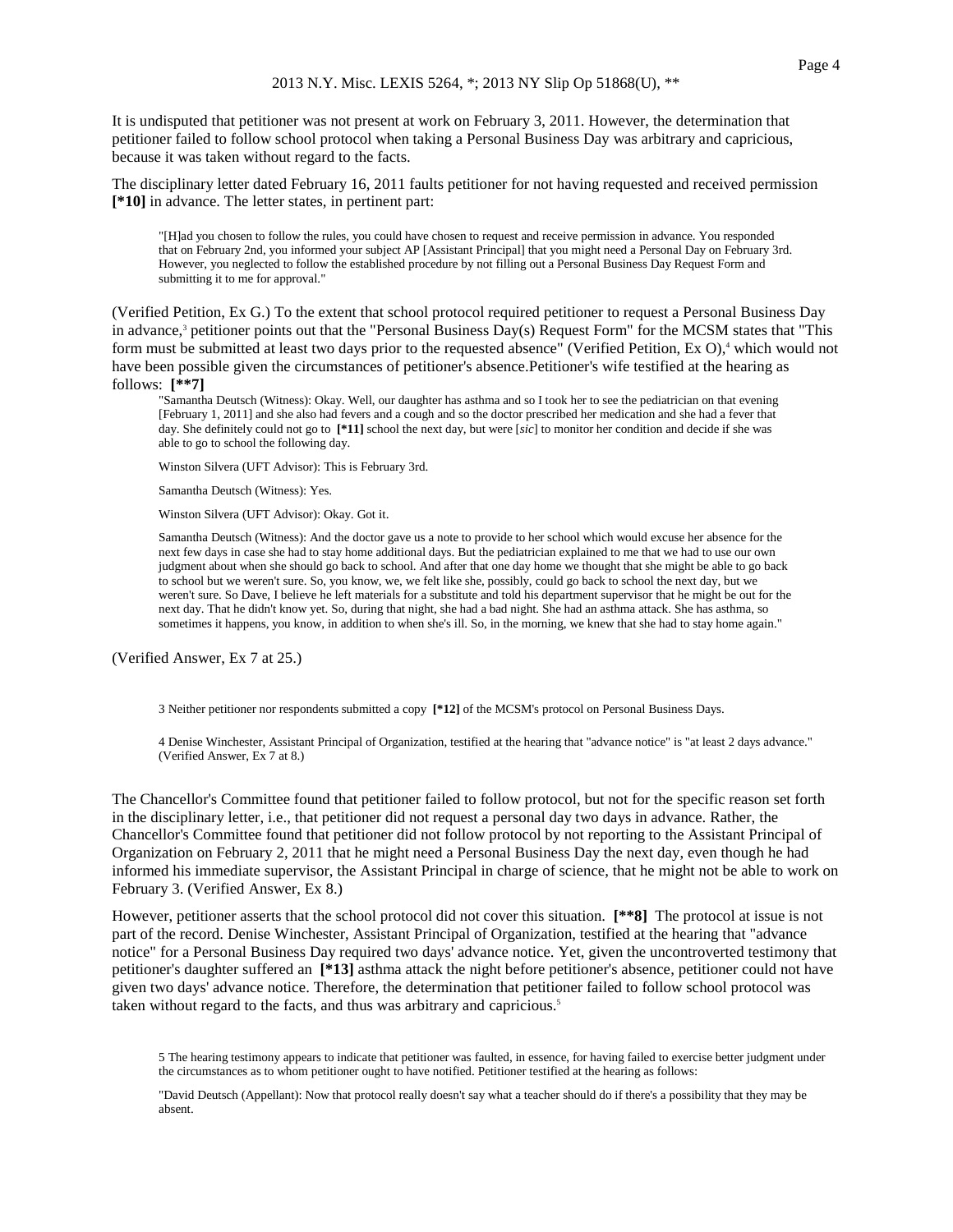Dr. Beryl Dorsett (Chairperson): Okay but I want to know that you at least had respect for the subject AP to let them know that you might not be in? You might have been in?

David Deutsch (Appellant): That's true.

\* \* \*

Dr. Beryl Dorsett (Chairperson): But I'm just saying--no, I'm just saying that you knew that there was a possibility, not to say that you're not going to be in, but there's a possibility because your daughter was sick and your wife is in charge and so on and so forth that you're not--there's a possibility you could have been in, could **[\*14]** not have been in, but all she is saying is that she's in charge, and she should have been told that if there's a possibility then she could have planned for that possibility.

\* \* \*

David Deutsch (Appellant): [overlapping 41:48] If I made an error in judgment that I am willing to admit that perhaps I should had [*sic*] popped in and told her--

Dr. Beryl Dorsett (Chairperson): Okay, okay that's all I'm saying."

(Verified Answer, Ex 7 at 15-16.)

Given the Court's ruling that the determination that petitioner failed to follow school protocol was taken without regard to the facts, petitioner's overall U-rating for the 2010-2011 school year must therefore be evaluated based on only two incidents: (1) he said "Damn You" to the principal; and (2) he arrived late once to a meeting. The issue presented is whether these incidents alone constitute a rational basis for an **[\*\*9]** overall U-rating for the entire school year.

Respondents do not claim that criteria exists for determining whether one or two unsatisfactory comments on a teacher's annual professional performance review may justify an overall U-rating. The Human Resources Handbook, "Rating Pedagogical Staff Members", also contains no criteria on that **[\*15]** issue. (*See* Verified Petition, Ex L.)

Respondents offer no explanation as to why petitioner, who received otherwise satisfactory comments in his annual performance review and satisfactory ratings in all his formal classroom observations, warranted a U-rating for the entire school year. (*Cf. Matter of Kolmel*, 88 AD3d 527, 930 N.Y.S.2d 573 [1st Dept 2011] [two negative classroom observations cited in the year-end report could rationally support a finding that a probationary teacher had not developed into a proficient high school studies teacher, following three years of suggestion and assistance].) The lack of an explanation as to why the MCSM Principal's exercised his discretion to give petitioner an overall U-rating under these circumstances renders the determination arbitrary and capricious. (*cf. Matter of Koch v Sheehan*, NY3d , 2013 N.Y. LEXIS 2913, 2013 WL 5707874 [2013] [determination of the Office of the Medicaid Inspector General to exclude physician from New York's Medicaid Program based on a consent order was arbitrary and capricious, when OMIG did not explain why the consent order caused it to exercise discretion to exclude the physician].)<sup>6</sup>  $[**10]$ 

6 Principal Jimenez did testify at the hearing that, in addition to **[\*16]** the "Damn You" incident, there were other undocumented incidents of petitioner's allegedly menacing and aggressive behavior. Principal Jimenez stated,

"It was not the first time he [petitioner] has been menacing and aggressive towards me and I would cite two other occasions very briefly in which he exhibited similar behavior, which was after the reassignment of one of his colleagues I believe who is a witness today. . . And there were other incidents too numerous to mention, even at meetings he would not let me forget. . . ."

(Verified Answer, Ex 7, at 3-4.)

However, the BOE Human Resources Handbook, "Rating Pedagogical Staff Members", provides that "The overall evaluation of the employee's performance requires a careful review of the documents in the file [the teacher's personnel file]." (Verified Petition, Ex L, at 14.) To the extent that Principal Jimenez relied upon other undocumented incidents that were not part of petitioner's file to justify the overall U-rating, this was arbitrary and capricious. (*See Friedman v Board of Educ. of City Sch. Dist. of City of NY*, 109 AD3d 413, 414, 970 N.Y.S.2d 521 [1st Dept 2013] [U-rating was not supported by any documents after parties stipulated to the removal **[\*17]** of two disciplinary letters from the teacher's file].)

That is not to say that substantiated misconduct in the workplace, such as a lack of civility in dealings with school personnel and supervisors, or insubordination, may not support an overall U-rating. However, respondents do not argue that the subject incidents themselves were so egregious as to warrant to an overall U-rating.

The Chancellor's letter dated March 28, 2012, which denied petitioner's appeal, is also at odds with the circumstances here. The Chancellor's Office appears to fault petitioner for not having demonstrated "professional